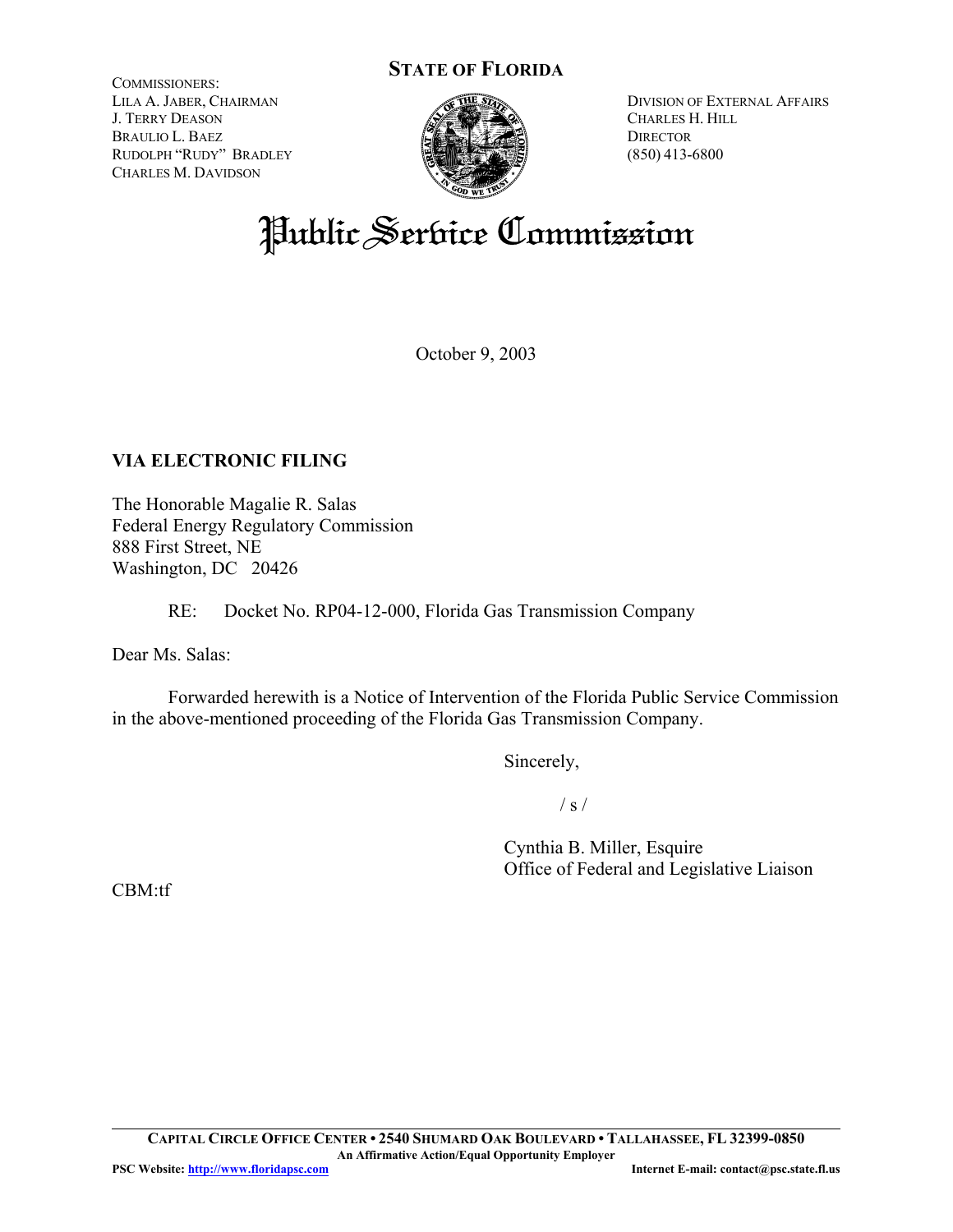# **UNITED STATES OF AMERICA BEFORE THE FEDERAL ENERGY REGULATORY COMMISSION**

) In the Matter of  $Docket No. RP04-12-000$ Florida Gas Transmission Company )  $\lambda$ 

## **NOTICE OF INTERVENTION OF THE FLORIDA PUBLIC SERVICE COMMISSION**

Pursuant to Rule 214 of the Federal Energy Regulatory Commission's (FERC's) Rules of

Practice and Procedure, the Florida Public Service Commission (FPSC) hereby intervenes in the

above captioned proceeding.

# **COMMUNICATIONS**

Pursuant to Rule 203(b)(3) of the FERC's Rules of Practice and Procedure, the following

persons are designated for receipt of communications and service on this proceeding:

Cynthia B. Miller Chief, Federal and Legislative Liaison Florida Public service Commission 2540 Shumard Oak Boulevard Tallahassee, Florida 32399-0850 (850) 413-6082

Cheryl Bulecza-Banks Division of Competitive Markets Florida Public Service Commission 2540 Shumard Oak Boulevard Tallahassee, Florida 32399-0850 (850) 413-6642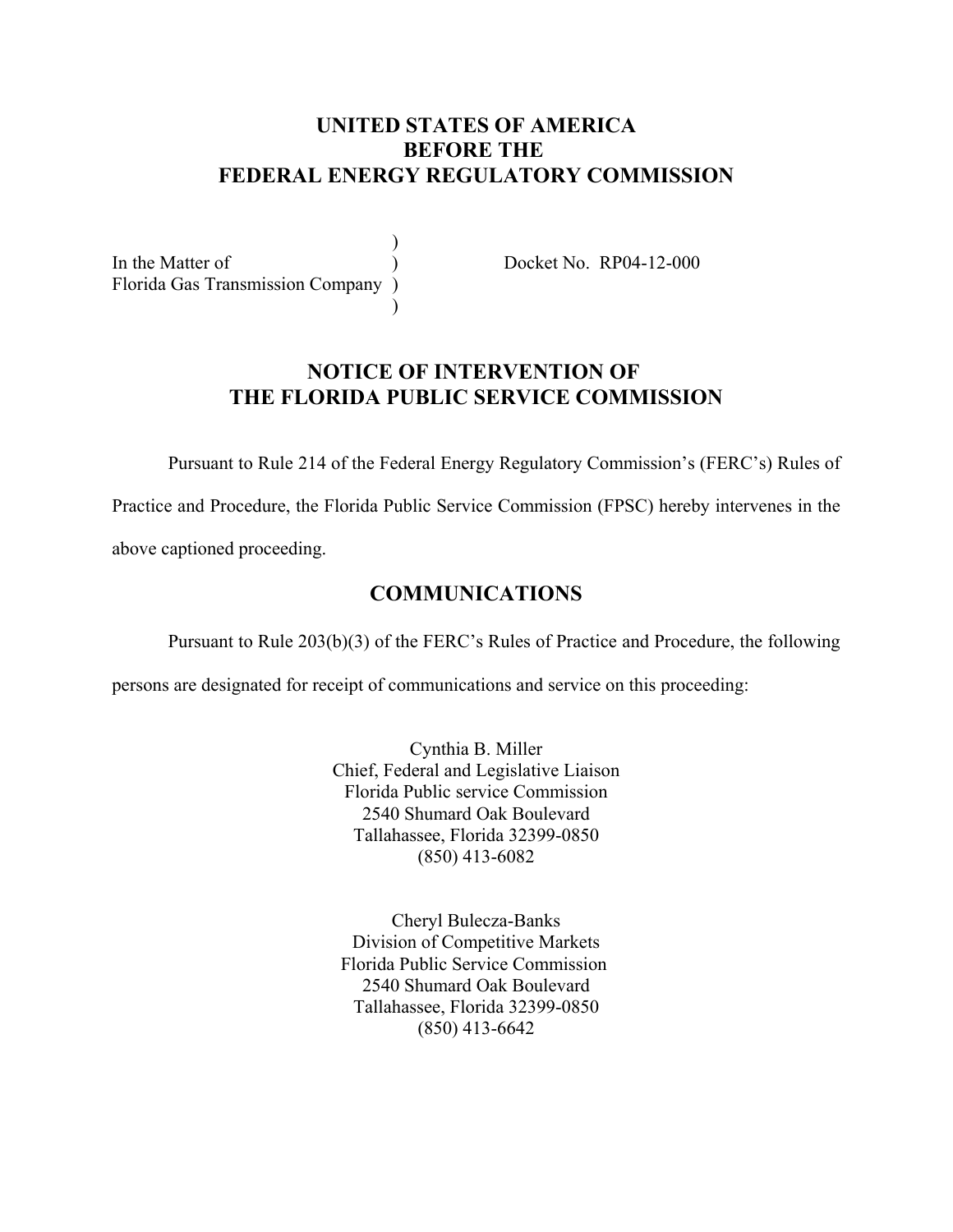Florida Public Service Commission Docket No. RP04-12-000 Page 2

## **INTERVENTION**

On October 1, 2003, Florida Gas Transmission Company (FGT) tendered a major new rate filing.

The FPSC is a State Public Service Commission whose interests are not adequately

represented by any other party in the proceeding. The FPSC reserves the right to file substantive

comments at a later date.

WHEREFORE, the FPSC files this Notice of Intervention.

Respectfully submitted,

 $/ s /$ 

Cynthia B. Miller, Esquire Chief, Office of Federal & Legislative Liaison

FLORIDA PUBLIC SERVICE COMMISSION 2540 Shumard Oak Boulevard Tallahassee, Florida 32399-0850 (850) 413-6082

DATED: October 9, 2003